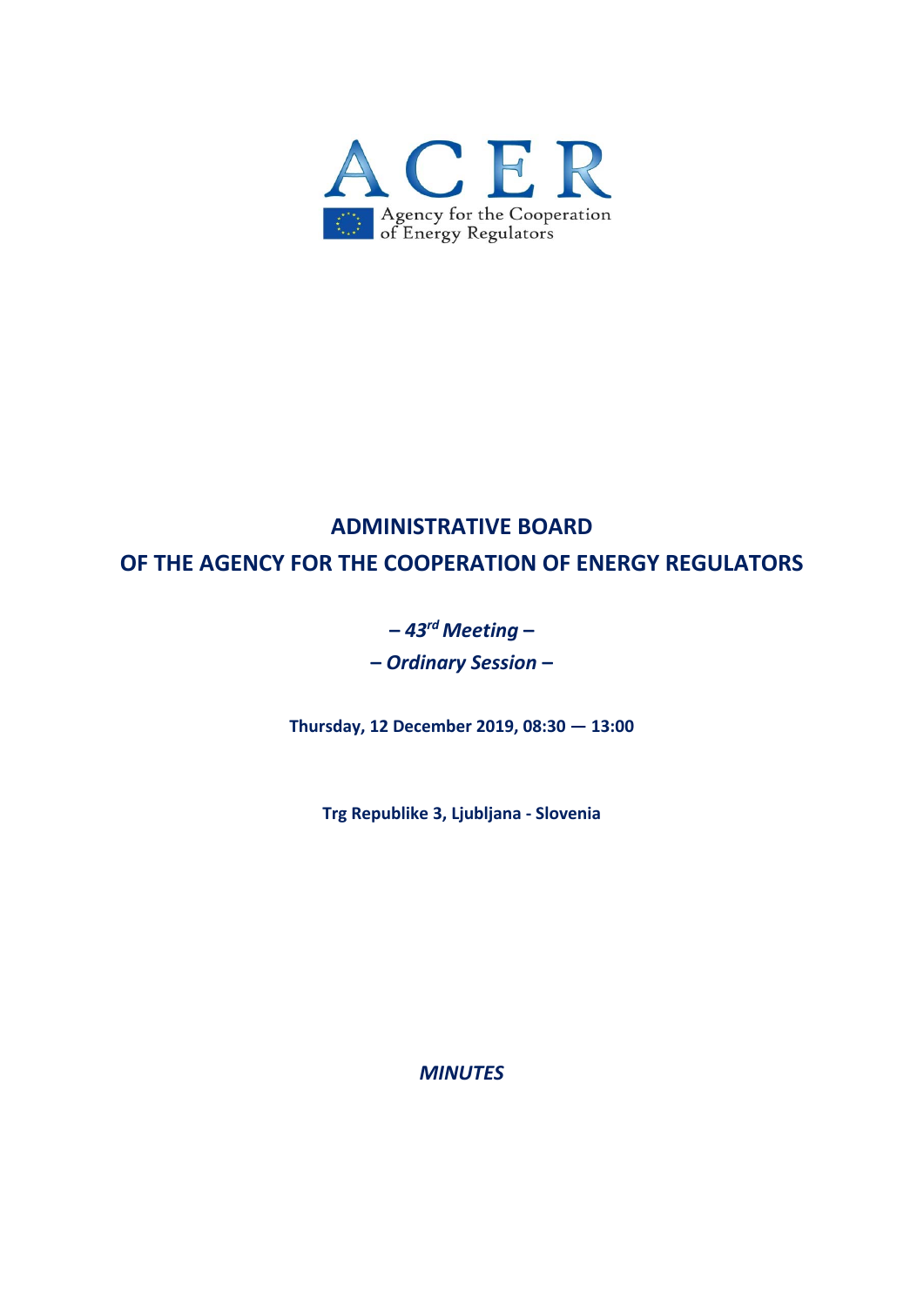

## **I. LIST OF ATTENDEES**

The following Members and Alternates of the Administrative Board were present at the meeting:

| Dr Romana JORDAN,  | Alternate | Dr Jochen PENKER,    | Vice-Chair |
|--------------------|-----------|----------------------|------------|
| Ms Edit HERCZOG,   | Member    | Mr Diego VAZQUEZ,    | Alternate  |
| Prof Uwe LEPRICH,  | Alternate | Mr Georgios SHAMMAS, | Alternate  |
| Ms Britta THOMSEN, | Alternate | Mr Florian ERMACORA, | Alternate  |

Mr Diego VAZQUEZ and Mr Georgios SHAMMAS were granted voting rights pursuant to Decision No 10/2018 of the Administrative Board of 6 September 2018 on the participation of Alternate Members.

Mr Florian ERMACORA submitted proxies of Ms Ditte JUUL JØRGENSEN and Ms Anne MONTAGNON.

Mr Alberto POTOTSCHNIG (*Director ad interim*) and Ms Clara POLETTI (*Chair of the Board of Regulators*) were present at the meeting, acting as observers.

The secretariat was provided by the Agency.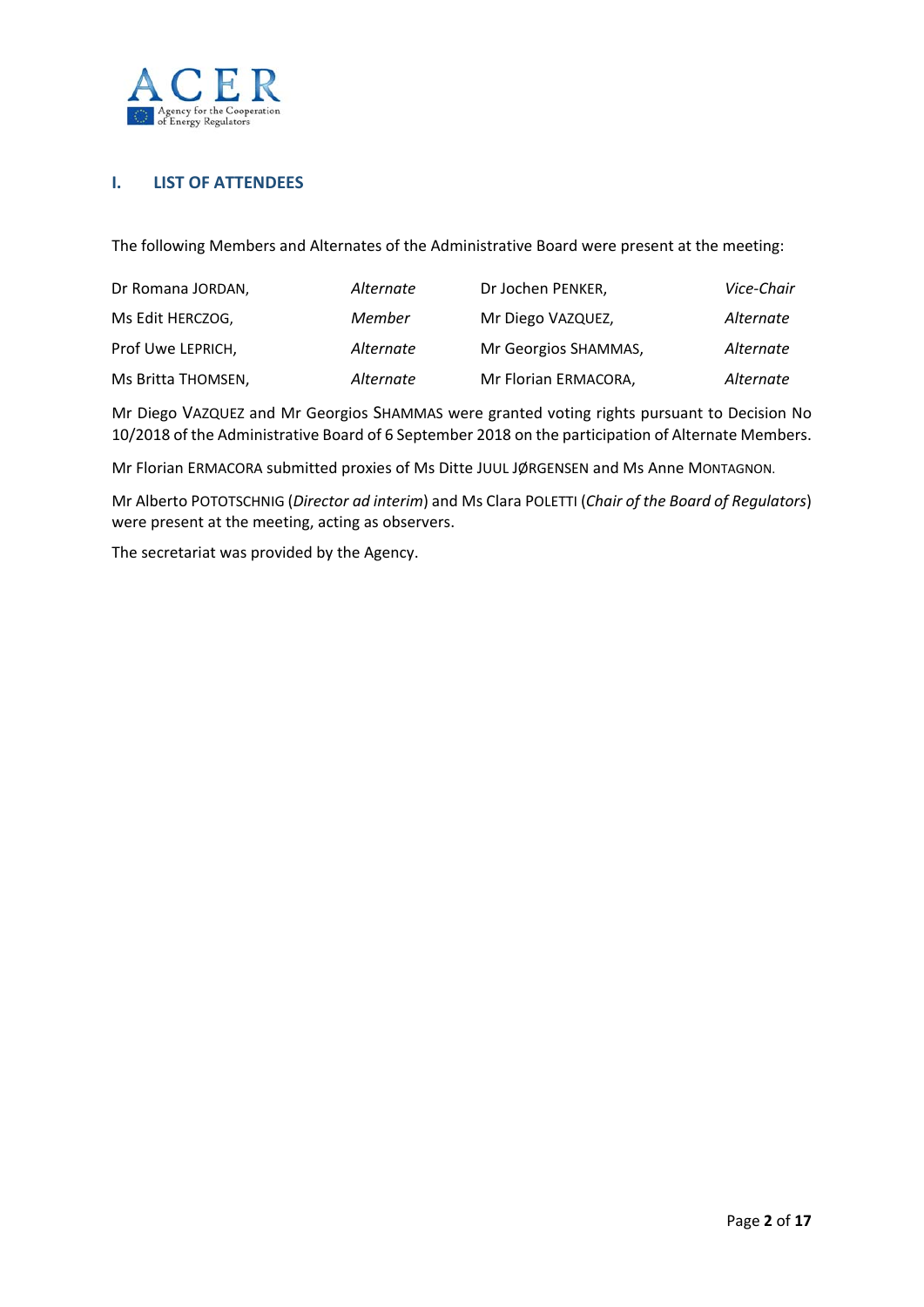

## **II. SUMMARY OF CONCLUSIONS OF THE 43<sup>rd</sup> MEETING OF THE ADMINISTRATIVE BOARD**

At the 43<sup>rd</sup> meeting, the Administrative Board:

- (1) appointed, by unanimity, Mr Christian ZINGLERSEN as Director of the Agency with effect as of 1 January 2020;
- (2) appointed, by unanimity, Dr Jochen PENKER as Chair of the Administrative Board of the European Union Agency for the Cooperation of Energy Regulators with effect as of 21 January 2020;
- (3) appointed, by unanimity, Dr Jurijs SPIRIDONOVS as Vice‐Chair of the Administrative Board of the European Union Agency for the Cooperation of Energy Regulators with effect as of 21 January 2020;
- (4) adopted, by unanimity, Decision No 21/2019 on the non‐application of C(2019) 2548 of 5 April 2019 on the maximum duration for the recourse to non‐permanent staff in the Commission services;
- (5) adopted, by unanimity, Decision No 22/2019 on the adoption of the budget and establishment plan of the European Union Agency for the Cooperation of Energy Regulators for the financial year 2020;
- (6) adopted, by unanimity, Decision No 23/2019 on internal rules concerning restrictions of certain rights of data subjects in relation to processing of personal data in the framework of the functioning of the Agency;
- (7) invited the Agency to prepare a draft action plan on the involvement of the Administrative Board in the budgetary cycle and the MFF;
- (8) declared urgency for the adoption of the Programming Document 2020‐2022 via written procedure, subject to the absence of amendments needed on the draft submitted for discussion to the Administrative Board.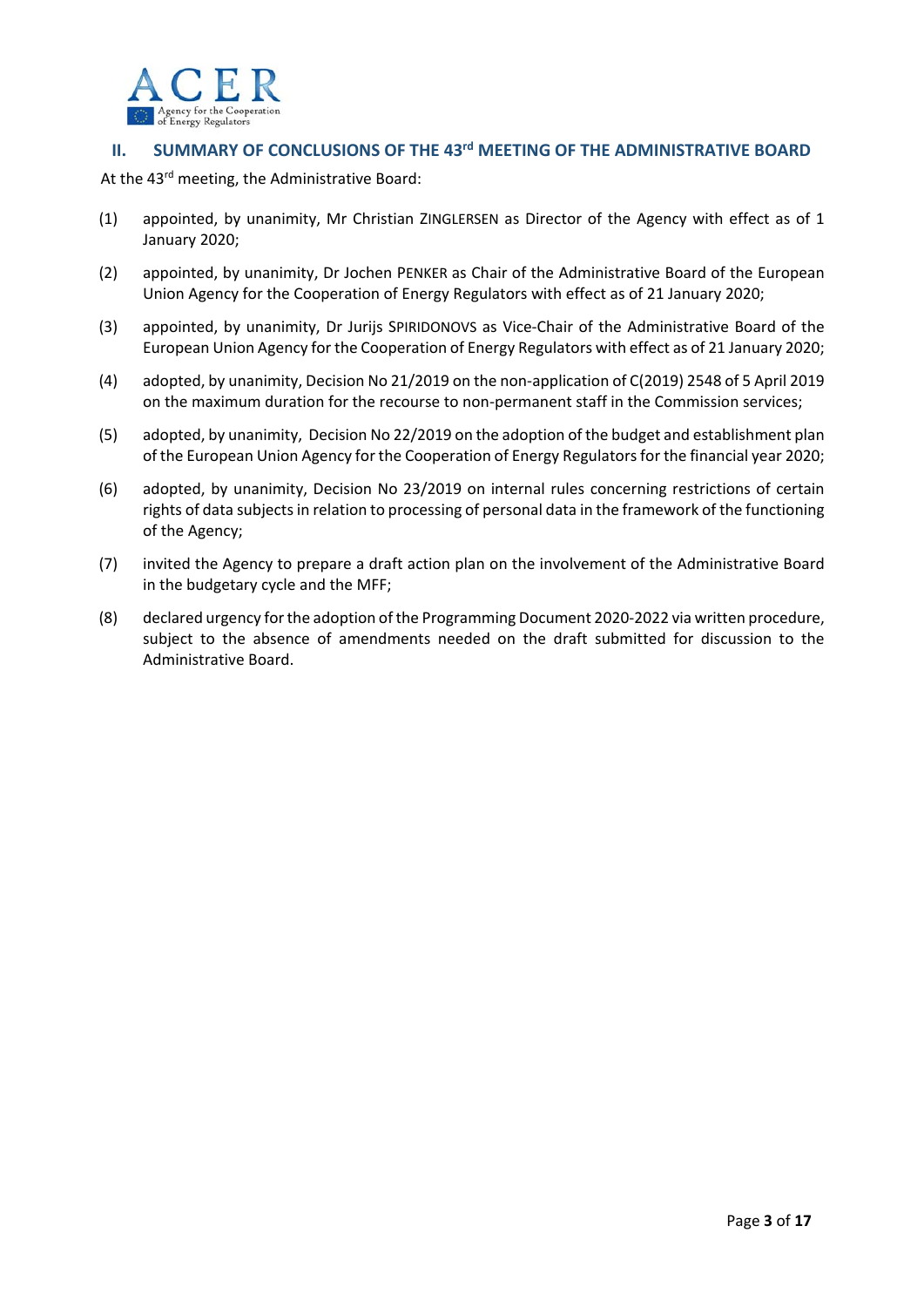

#### **III. MINUTES**

#### **SESSION I**

#### *SECTION I – OPENING*

The 43<sup>rd</sup> meeting of the Administrative Board of the Agency for the Cooperation of Energy Regulators was convened, in ordinary session, on 12 December 2019. The meeting started at 08h30.

Upon invitation of the Chair to the present Members and Alternates of the Administrative Board to declare any actual or potential interest that could be considered prejudicial to their independence with respect to the items on the agenda, no actual or potential interest was declared nor reported.

#### **(1)** *Approval of the Agenda*

The Agenda of the 43<sup>rd</sup> meeting of the Administrative Board was approved as follows:

| <b>Agenda Topics</b>      |                                                                                                                                                             | <b>Accompanying Documents</b> |                                 | Rapporteur                              |  |
|---------------------------|-------------------------------------------------------------------------------------------------------------------------------------------------------------|-------------------------------|---------------------------------|-----------------------------------------|--|
| <b>Start</b>              |                                                                                                                                                             |                               |                                 | 08:30                                   |  |
| (1)                       | Approval of the Agenda and Declarations of Interest                                                                                                         | Doc. A                        | for approval                    | The Chair                               |  |
| (2)                       | Approval of the minutes of the 42 <sup>nd</sup> meeting of the<br><b>Administrative Board</b>                                                               | Doc. A                        | for approval                    | The Chair                               |  |
| Items for reporting       |                                                                                                                                                             |                               |                                 | 08:45                                   |  |
| (3)                       | Report on Decisions by Delegation and Written<br>Procedure                                                                                                  | Doc. A<br>Doc. B              | for information                 | The Chair                               |  |
| (4)                       | Agency's<br>developments,<br>budget<br>Report<br>on<br>implementation, Audit Results, and the regulatory<br>activity                                        |                               | oral update                     | Director ad interim                     |  |
| (5)                       | Report on the activities of the Board of Regulators                                                                                                         |                               | oral update                     | The Chair of the Board of<br>Regulators |  |
| <b>Items for decision</b> |                                                                                                                                                             |                               |                                 | 09:45                                   |  |
| (6)                       | Appointment of the Chair of the Administrative Board                                                                                                        |                               | Oral update                     | The Secretariat                         |  |
| (7)                       | Decision on the appointment of the Director of the<br>European Agency for the Cooperation of Energy<br>Regulators                                           | Doc. A                        | for adoption                    | The Chair                               |  |
| (8)                       | Staff Regulations Implementing Rules - Request to<br>opt-out Rules - maximum duration for the recourse<br>to non-permanent staff in the Commission services | Doc. A<br>Doc. B              | for adoption<br>for information | Director ad interim                     |  |
| (9)                       | Decision on the adoption of Budget 2020 and<br>establishment plan                                                                                           | Doc. A                        | for adoption                    | The Chair                               |  |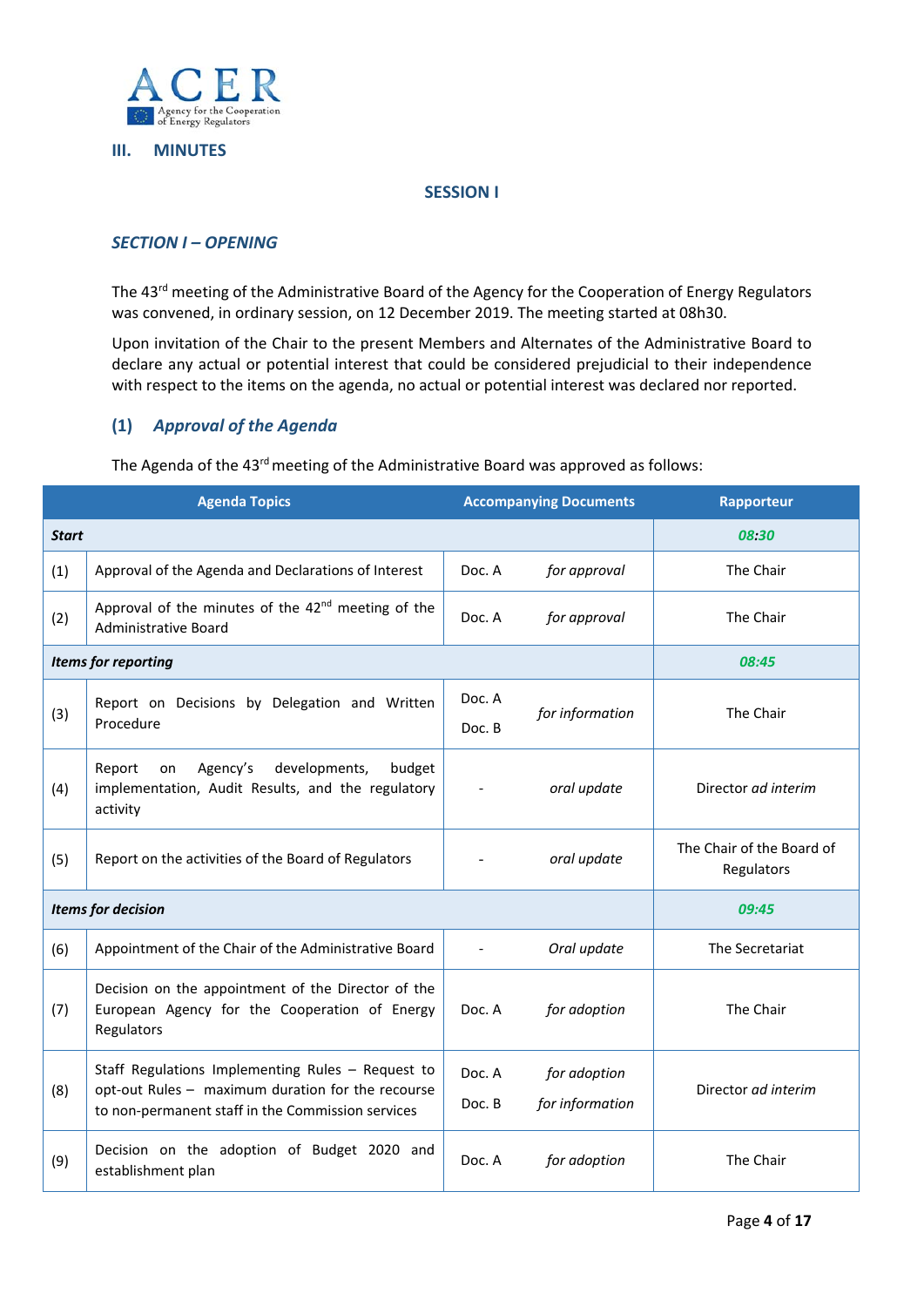

| (10)           | Decision on the Restriction of Data Subjects' Rights                   |        | for adoption<br>for information | Director ad interim |
|----------------|------------------------------------------------------------------------|--------|---------------------------------|---------------------|
|                | <b>Items for discussion</b>                                            | 11:30  |                                 |                     |
| (11)           | Programming Document 2020-2022                                         | Doc. A | for information                 | Director ad interim |
| (12)           | Programming Document 2021-2023                                         | Doc. A | for information                 | Director ad interim |
| <b>AOB</b>     |                                                                        | 13:15  |                                 |                     |
| (13)           | Reminder of dates of AB Meetings for the year 2020                     |        |                                 | The Chair           |
| (14)           | Implementation of the Conflict of Interest Policy for<br>the year 2020 |        |                                 | The Chair           |
| <b>Closing</b> |                                                                        |        | 13:00                           |                     |

# **(2)** *Adoption of the Minutes of 42nd Meeting of the Administrative Board*

The Chair went through the conclusions of the 42nd meeting of the Administrative Board, confirming the achievement of the outstanding actions with the exception of the submission to the Administrative Board of two reports to be rendered at the next meeting.

The Chair further reported that, by the closing date for comments on the minutes of the 42<sup>nd</sup> meeting, the Agency received minor comments, which were included in the draft for adoption.

*Conclusion*: The Administrative Board adopted, by unanimity, the minutes of the 42<sup>nd</sup> meeting of the Administrative Board.

## *SECTION II ‐ REPORTING*

## **(3)** *Report on the decisions adopted by written procedure and by delegation*

The Chair reported about the adoption of two decisions after its  $42<sup>nd</sup>$  meeting of the 13 June 2019. In particular, the Chair informed the Administrative Board about the adoption of Decision No 18/2019 and Decision No 19/2019.

On 4 December 2019, it was adopted Decision No 18/2019 on the appointment of one Member Alternate Member of the Board of Regulators of the European Union Agency for the Cooperation of Energy Regulators without voting rights for *Reguleringsmyndigheten for energi* (NVE‐RME), the Norwegian energy regulatory authority. She explained that the decision was adopted pursuant to Decision No 5bis/2010 of the Administrative Board of the Agency for the Cooperation of Energy Regulators of 21 September 2010 the Delegation to the Chairman of the powers to appoint new members of the Board of Regulators.

*Conclusion:* The Administrative Board took note of the decisions adopted via delegation since its last meeting.

## **(4)** *Report on Agency's developments, budget implementation, Audit Results, and the regulatory activity*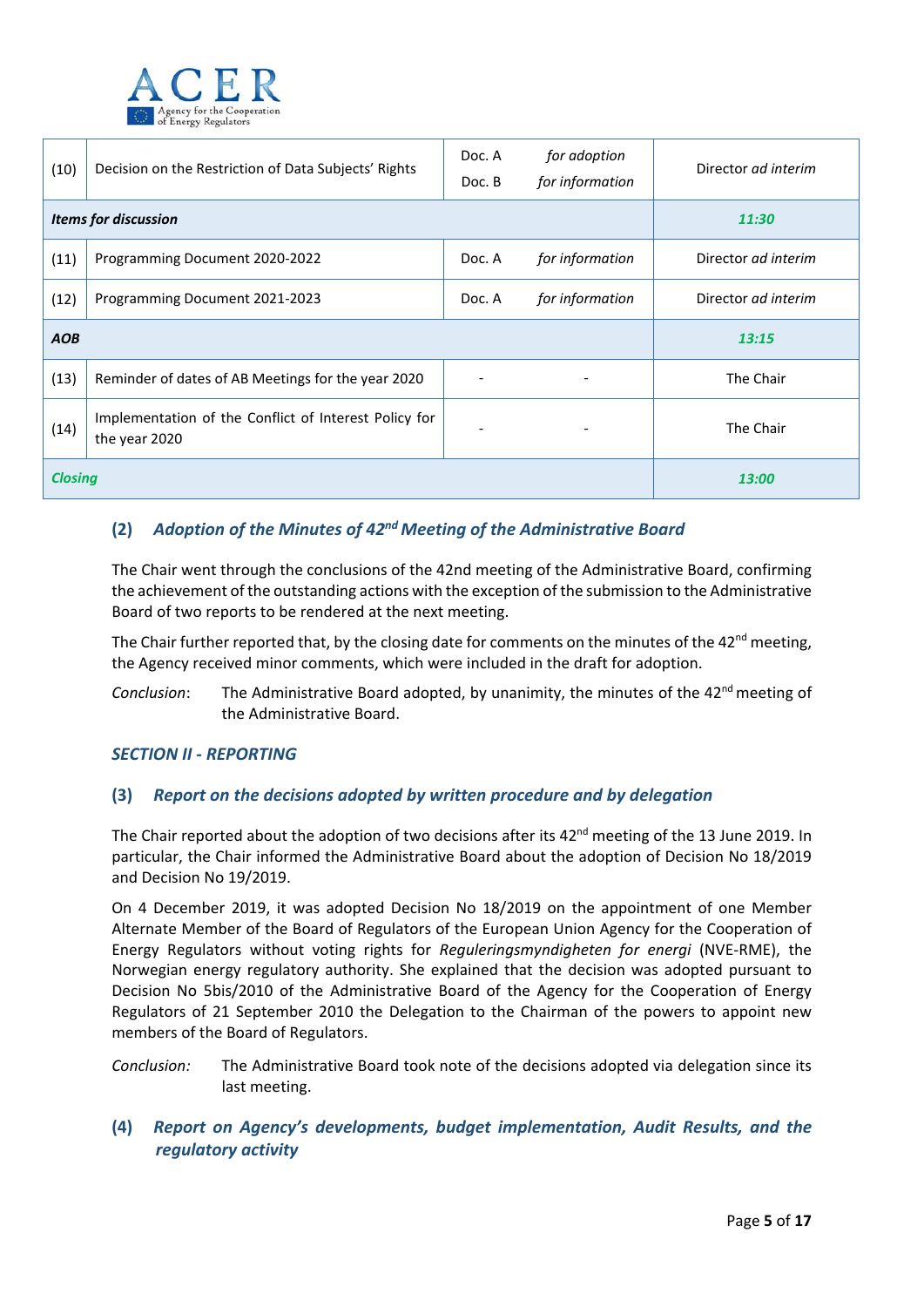

#### **4.1**  *Human Resources*

As regards the Agency's human resources, the Director *ad interim*  presented the latest statistics identifying the number of human resources subdivided by contract type and amounting to 125 FTEs, 2 of which in the Brussel's office of the Agency. The Director *ad interim* highlighted that the Agency has completed its Establishment Plan (100% implementation) as all the available positions have been filled. The Director *ad interim* drew the attention of the Administrative Board to the fact that 21.6% of the available resources is covered through traineeship agreements and interim agency workers. Those temporary solutions, for their very nature, can only partially cover the needs of the Agency as they cannot provide the necessary level of expertise to face the structural lack of resources in key positions to fulfil the Agency's mandate at optimal level and therefore deliver the necessary efficiency gains for the Union and its Member States.

The Director *ad interim* further reported on the efforts put in place by the Agency to ensure a timely filling of the contract agents functions assigned to the Agency for the year 2020 with the establishment of reserve lists to be employed once the budgetary procedure will be closed.

The Director *ad interim* provided details on i) the competency framework project launched at the Agency in early 2019; ii) the implementation of SYSPER<sup>1</sup> to be deployed at the Agency in January 2020 after having conducted appropriate training to staff in the course of the year 2019; and iii) on the Inter-agency call for confidential counsellors<sup>2</sup>.

After the completion of the training and the favourable opinion of the clinical psychologist, the Director will be able to appoint the candidates as Confidential Counsellors.

The Director *ad interim* concluded by updating the Administrative Board on the European School in Ljubljana, which was finally accredited in June 2019. The Director *ad interim*  highlighted that the European School will be offering a complete primary educational cycle (classes P1 – P5) starting from the school year 2019‐2020, where already 25 pupils are enrolled in the English language section and 20 in the Slovene one. The secondary educational cycle  $(S1 – S7)$  is instead foreseen to be offered in the school year 2020‐2021 to be finally completed for the school year 2023‐2024.

# **4.2** *Internal Control Mid‐term Assessment, Implementation of the Anti‐Fraud Strategy, Implementation of the Action Plan following the Staff Engagement Survey, and the IAS Audit on the HRM, IT and REMIT functions of the Agency*

Internal Control Framework Mid‐term Assessment

<sup>&</sup>lt;sup>1</sup> The information system for the treatment of information for the management of Human Resources of the Commission.

 $2$  Following the closure of the call, the interviews successfully finalised in November 2019. 11 candidates from 6 Agencies were selected to follow the mandatory 6‐day training with the clinical psychologist in 2 groups. The first group will be at ACER in January and February 2020 and second group will be at EASO in March and April 2020.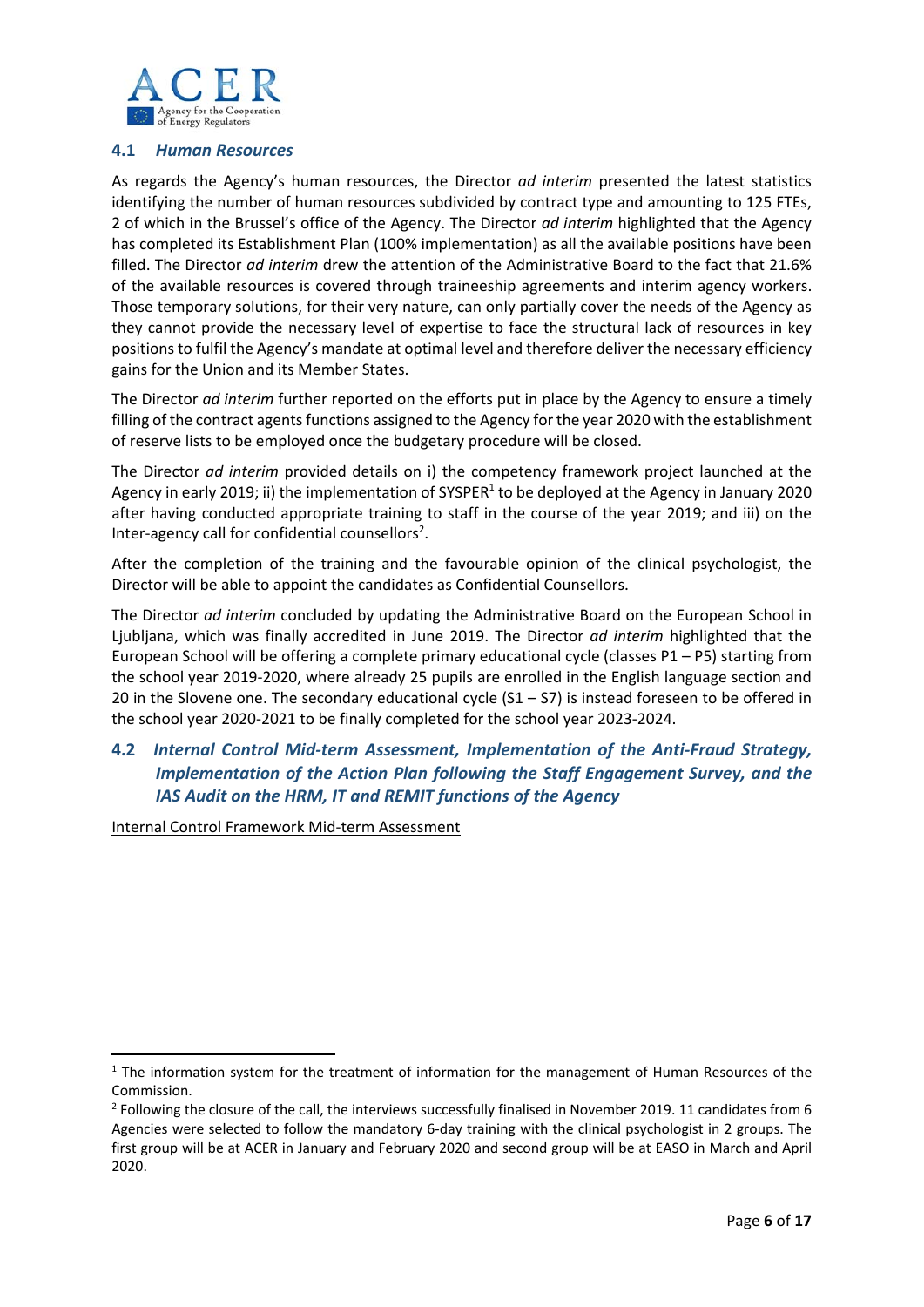

The Director *ad interim* reported that the Internal Control Framework of the Agency, adopted by the Administrative Board on Decision No 17/2018, is effective and the mid-term assessment of its implementation did not highlight deficiencies besides a minor deficiency in IC Principle No 11 (control over technology). The Director *ad interim* explained that the adoption of a new ICT Strategy has been delayed until the end of the year due to changes in the IT team and new developments at Agency level. The Director *ad interim* reassured the Administrative Board about the effectiveness on the substance of the Internal Control Framework over technology. In particular, the Director *ad interim* stressed that the currently applicable ICT Strategy is implemented in light of the new Internal Control Framework and, therefore, the ICT Steering Committee exercises oversight and provides strategic directions in the ICT domain in light of Internal Control Framework of the Agency.

#### Implementation of Decision No 6/2019 for the Administrative Board on the Anti-Fraud strategy

The Director *ad interim* reported that the area of information security has been subject to the implementation of a series of measures in accordance with the Audit Action Plan. As regards the improvement of the document management system at the Agency, the migration to ARES took place on 2 October 2019. Furthermore, following the adoption of the new Financial Regulation, a Director Decision on engagement and reimbursement of non-remunerated experts was adopted in July alongside the Standard Operating Procedure on the management of non‐remunerated experts. The Director *ad interim* therefore provided an overview of the decision explaining the categories of experts invited by the Agency, the management of conflict of interest and the methods for reimbursement. He highlighted that this decision was presented to all staff on 3 September.

The Director *ad interim* concluded by reporting that the Agency adopted Standard Operating Procedures on cooperation with OLAF and follow-up on investigations. He concluded providing an overview of the implementation of the remaining actions by the end of the year 2020.

#### Staff Engagement Survey

The Director *ad interim* recalled that in the year 2018 the Agency undertook a staff engagement survey. The overall participation rate was 76% with an overall satisfaction rate of 57%. The Director *ad interim* reported in detail on the action plan adopted by the management of the Agency to address the results of the Staff engagement survey covering 33 actions in four dimensions (Internal processes, Staff matters, Internal communication and leadership, and External communication). The Director recalled that, as of 4 December 2019, 23 out of the 30 actions were fully implemented, 5 were partially implemented, and for the remaining 5 implementation was on-going. He therefore concluded by reporting in details about the actions implemented and provided additional information on the single actions undertaken. The Director *ad interim* explained that a new staff engagement survey will take place in the course of the first semester of the year 2020.

#### IAS Audit on the HRM, IT Security and REMIT functions of the Agency

The Director *ad interim* reported that the preliminary observations from the audit of ECA on the 2018 accounts highlights that no findings on the legality and regularity of the transactions and on the reliability of the annual accounts were detected. ECA is in the process of reviewing the 2019 accounts and the desk review of the transactions until the end of the year 2019 was scheduled for the first week of February 2020. No visit to ACER premises was required.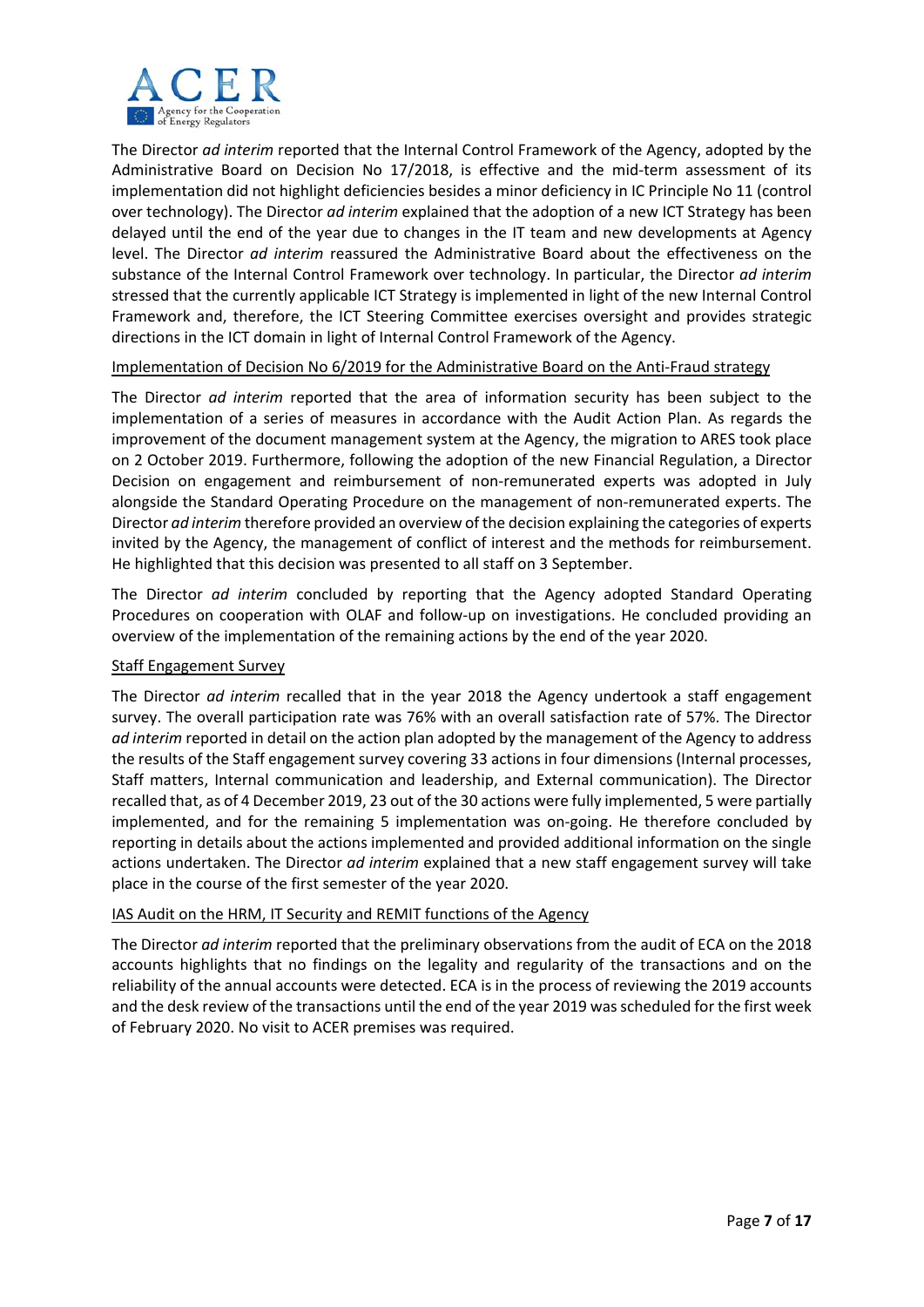

As regards the HRM function, the Director *ad interim* stressed that the implementation of the action plan was fully on-track. He reassured the Administrative Board that two "very important" recommendations (on Recruitment and management of CoI and on Appraisal and reclassification exercises) were fully implemented and closed by the IAS. He also recalled that the critical recommendation was also downgraded to "very important", to reflect the progress made by the Agency in the implementation of the action plan. Furthermore, he stressed that one "important" recommendation (on Planning and Monitoring) was fully implemented and reported to IAS. Finally, the Director *ad interim* further reported that the remaining recommendations (one "very important" recommendation on Guidelines, Document Management, Job Descriptions and Sharing of Information and the other "important" on Setup and management of the HR function and on Planning of resources and monitoring) were to be implemented by the end of the year 2019 and reported to IAS.

As regards the IAS Audit on IT security in ACER and Information Security in the "REMIT" domain (2018), the Director *ad interim* reported that the implementation was fully on-track according to the Action Plan. He highlighted that: i) one "important" recommendation (on the Implementation of the Information Security policy) had been fully implemented and reported to IAS; ii) two "important" recommendations (on IT security governance issues and on Software development and change management) had been partially implemented and reported to IAS; and iii) five remaining "important" recommendations (on ARIS ORACLE database security, on REMIT network infrastructure security, on User accounts management, on Steering the contractor's operational management and on Data encryption) were to be fully implemented by the end of the year 2020, in line with the Action Plan.

The Director *ad interim* finally reported that the IAS Audit on the Implementation of REMIT took place on 4-8 November 2019. To that end a preliminary visit took place on 9-10 September 2019. The Director *ad interim* provided a detailed overview of the scope of the audit identifying the main areas subject to assessment and clarified that the final report was expected to be delivered in March 2020.

## **4.3** *Budget Implementation*

As regards the Budget Implementation for the year 2019, the Director *ad interim*  reported that commitments for C1 appropriations reached 97.01% (target 95%) while C1 payments 70.01% (target 75%). As regards the C8 appropriations‐carry‐over, payments reached 94.18% (target 95%).

As regards the C1 appropriations under Title II and Title III (REMIT), the Director *ad interim* reported that the total appropriations amounted to EUR 3,707,902 with commitments for 97.83% (EUR 3,627,312) and Payments 30.11%. The Director *ad interim* clarified that according to the planning, the commitment appropriations would have reached 99.77% (EUR 3,649,978) by end of September.

The Director *ad interim* reassured the Administrative Board that the planned commitment appropriations was foresaw to reach 100% as the last contract for € 80,589 was meant to be concluded before the end of the year 2019.

#### **4.4** *Regulatory activities*

The Director *ad interim* provided an overview on the most recent regulatory tasks to be performed by the Agency in the last semester of the year 2019 and the first semester of the year 2020.

The Director *ad interim* stressed the degree of complexity of the decisions that the Agency is expected to adopt and, most importantly, the impact that the Clean Energy Package will have on the Agency, where all decisions on common terms and conditions or methodologies with a Union-wide scope will fall directly under the competence of the Agency itself.

In particular, the Director *ad interim* highlighted the number of deliverables that the Agency is expected to fulfil within the framework of the implementation of Capacity Allocation and Congestion Management, Forward Capacity Allocation, Electricity System Operation, and Balancing.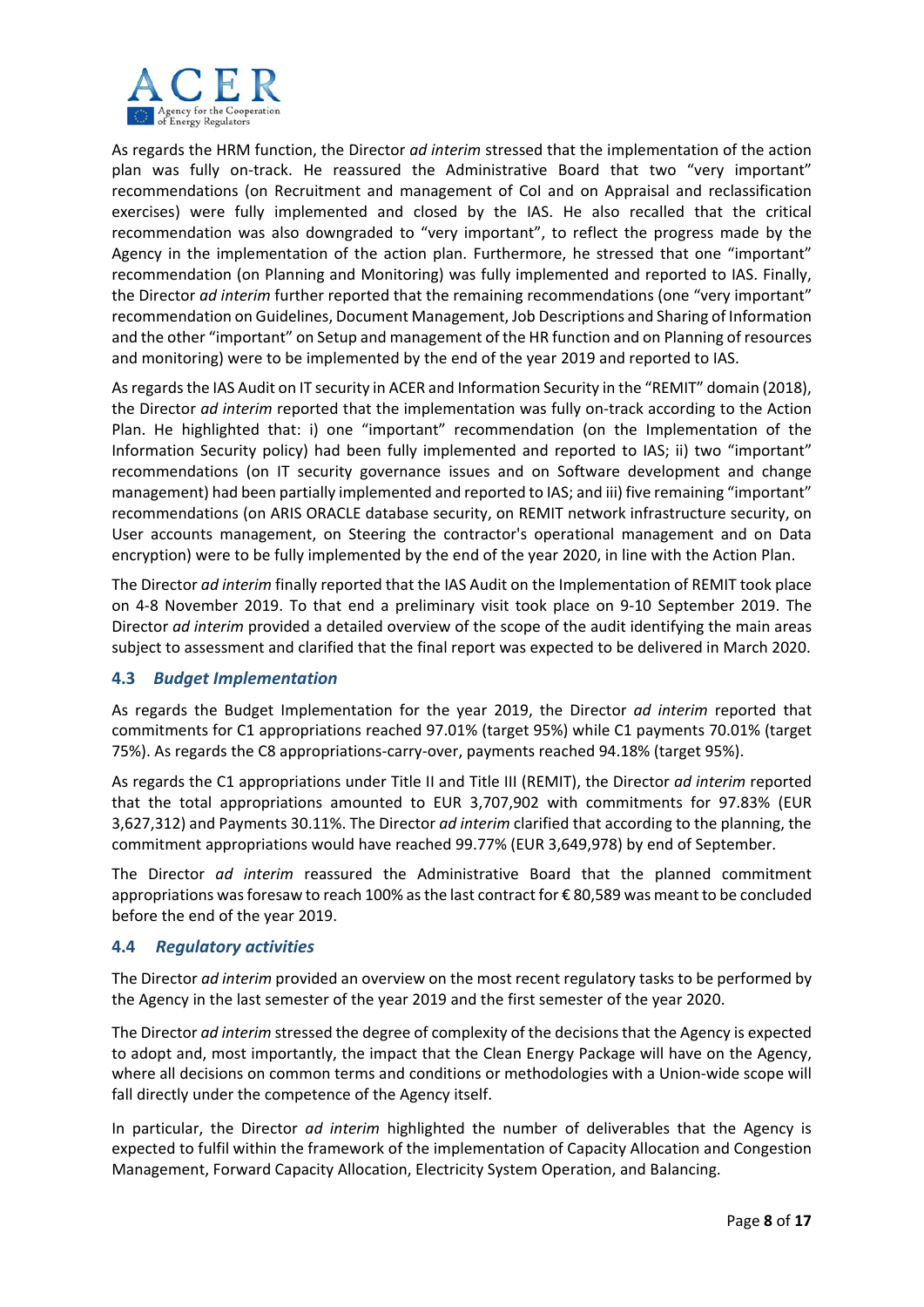

The Director *ad interim* reported, once again, that more than twenty decisions will be taken by the Agency in the course of the year 2020. In this regard explained that the amount of decisions to be taken by the Agency in the implementation of network codes should not be considered only in terms of a single occurrence, and therefore be discounted as a negligible task attributed to the Agency. The level of complexity of the issues raised and, therefore, the high potential for appeals, the need for translation in other official languages of the Union, and the possibility for amendments make those decisions constituting a significant burden for the Agency in light of the limited financial and human resources that have been assigned by the Budgetary Authority.

In this regard, and as a way of example, the Director *ad interim* highlighted the Union-wide reports that the Agency has issued in the course of the year 2019 on the analysis on the national tariff consultation documents. Those reports foreseen by Article 27 of the Tariff Network Code, have been issued or were in the process to be issued for each of the Member States. Those reports provide an insight on the status of the implementation of the Network Code with the result that they could reveal contentious issues and therefore have been drafted at times without the necessary degree of cooperation by national authorities, eventually increasing the overall burden for the Agency in performing its mandatory activities. The Director *ad interim* has therefore highlighted the resource intensity of those activities that are instead perceived as on‐going and less demanding in terms of resources, as in this case.

In addition, the Director *ad interim* provided insights on the most important decisions adopted by the Agency providing details on the difficulties encountered due to the shortage of human resources that the Agency is constantly facing and the need to maintain its recognised role of qualified actor in the energy sector.

Furthermore, the Director *ad interim* reported that the Agency in addition to its mandatory deliverables is also called to issue other acts upon request of third parties. In this respect, he mentioned the adoption of Recommendation No 1/2019 on the implementation of the minimum margin available for cross-zonal trade, requested by the Electricity Cross-Border Committee.

The Director *ad interim* further reported about the appeals currently pending against the decisions adopted by the Agency, pointing to a multiplication of actions both before the Board of Appeal of the Agency and the Court of Justice.

## **4.5 International Relations**

The Director *ad interim* reported about the future participation of EEA EFTA NRAs and ESA in the activities of the Agency within the framework of the implementation of the EEA Joint Committee Decision No 93/2017 incorporating the 3rd Package legislation in EEA Agreement. The Director *ad interim* explained that the above‐mentioned Decision entails the participation of EEA EFTA NRAs and EFTA Surveillance Authority (ESA) in the BoR, without right to vote, and the full participation of EEA EFTA NRAs and ESA in ACER Working Groups and Task Forces. The Director *ad interim*  explained further, that, on the basis of the above-mentioned Decision, the preparation of decisions for, and their adoption by, ESA should take place within same time frame as ACER decisions. Finally the Director *ad interim* reported that the Agency was expected to conclude a Memorandum of Understanding or Administrative Arrangements with ESA. The Board of Regulators was also tasked with amending its Rules of Procedure and the Administrative Board would have been called to appoint EEA EFTA NRA BoR members.

#### **4.6 REMIT Implementation**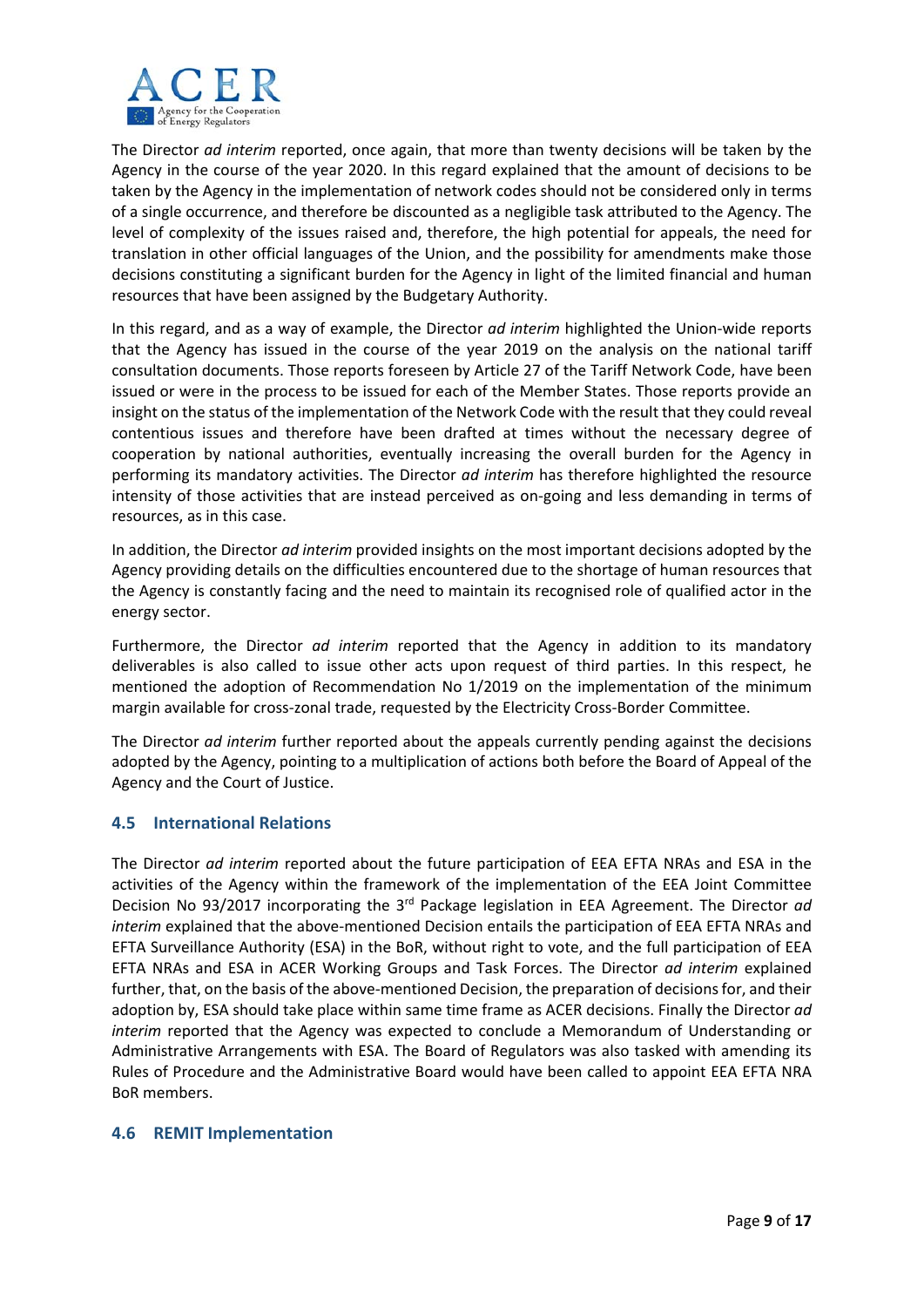

The Director *ad interim*  provided an overview of the key figures of REMIT implementation. In particular, he highlighted that 14,426 Market Participants have been registered in the European Register of Market Participants, the number of approved RRMs reaches 120<sup>3</sup>, and the Agency is currently collecting more than 3 million records of transactions, including orders to trade, on average per day.

The Director *ad interim* further drew the attention of the Administrative Board to the restrictions that the Agency is facing in the implementation of REMIT due to the obsolescence of the IT infrastructure and IT software at its disposal.

As regards the IT infrastructure, the replacement of equipment has started only in Q4/2019 due to the insufficient funding of last year to replace the IT equipment. However, the obsolete IT equipment available at the Agency to support REMIT data collection and storage is meanwhile causing sporadic disruptions to ARIS operations. He highlighted that the KPI of 99% system availability for the first time was missed in Q3/2019.

As regards IT software, the Director *ad interim* warned the Administrative Board about the increasing risks deriving from the aged software currently available at the Agency with the potential for the current situation to worsen if the Budgetary authority is not sufficiently made aware of the financial needs to ensure adequate REMIT IT software development. In particular, he reported also that the Agency has experienced severe issues in August 2019 with several days of downtime for ARIS data collection.

The Director *ad interim* also highlighted once more his concerns about the status of the transition to the new service provider for IT system integration services, where the quality of the services is not at the expected level.

The Director *ad interim*  reported about the reprioritisation of the stakeholder activities due to resource limitations. In particular, he highlighted that ACER currently does not provide replies on substance to stakeholder queries on REMIT policy matters for resource reasons. Only generic replies to ACER's Guidance documents are provided. No updates of REMIT Q&As and FAQs on transaction and fundamental data reporting so far in 2019 despite a number of stakeholder questions. He highlighted that the first and only stakeholder roundtable meetings with Associations of Energy Market Participants, Organised Market Places and Inside Information Platforms took place in November 2019. He further explained that no cross border investigatory groups created for the assessment of potential REMIT breaches, despite the increasing number of cross border cases. He also highlighted that ACER is unable to accede to any request for assistance by NRAs on REMIT investigations, pursuant to Article 6(8) of the recast ACER Regulation (NRAs expected to send 600+ requests in the next 2 years). He concluded by warning the Administrative Board about the risks of an increasing dissatisfaction of reporting parties and NRAs with the Agency given the lack of responsiveness.

The Director *ad interim* reported that, in light of the above considerations, on 18 November 2019, ACER announced the suspension of the registration of additional reporting parties as Registered Reporting Mechanisms (RRMs) until further notice. He explained that ACER was forced to suspend the registration of additional reporting parties in order to maintain operational reliability, as required by Article 12(1) of REMIT, in the face of persistent human and financial resource limitations.

<sup>&</sup>lt;sup>3</sup> Two previously approved Third party RRMs are no longer active.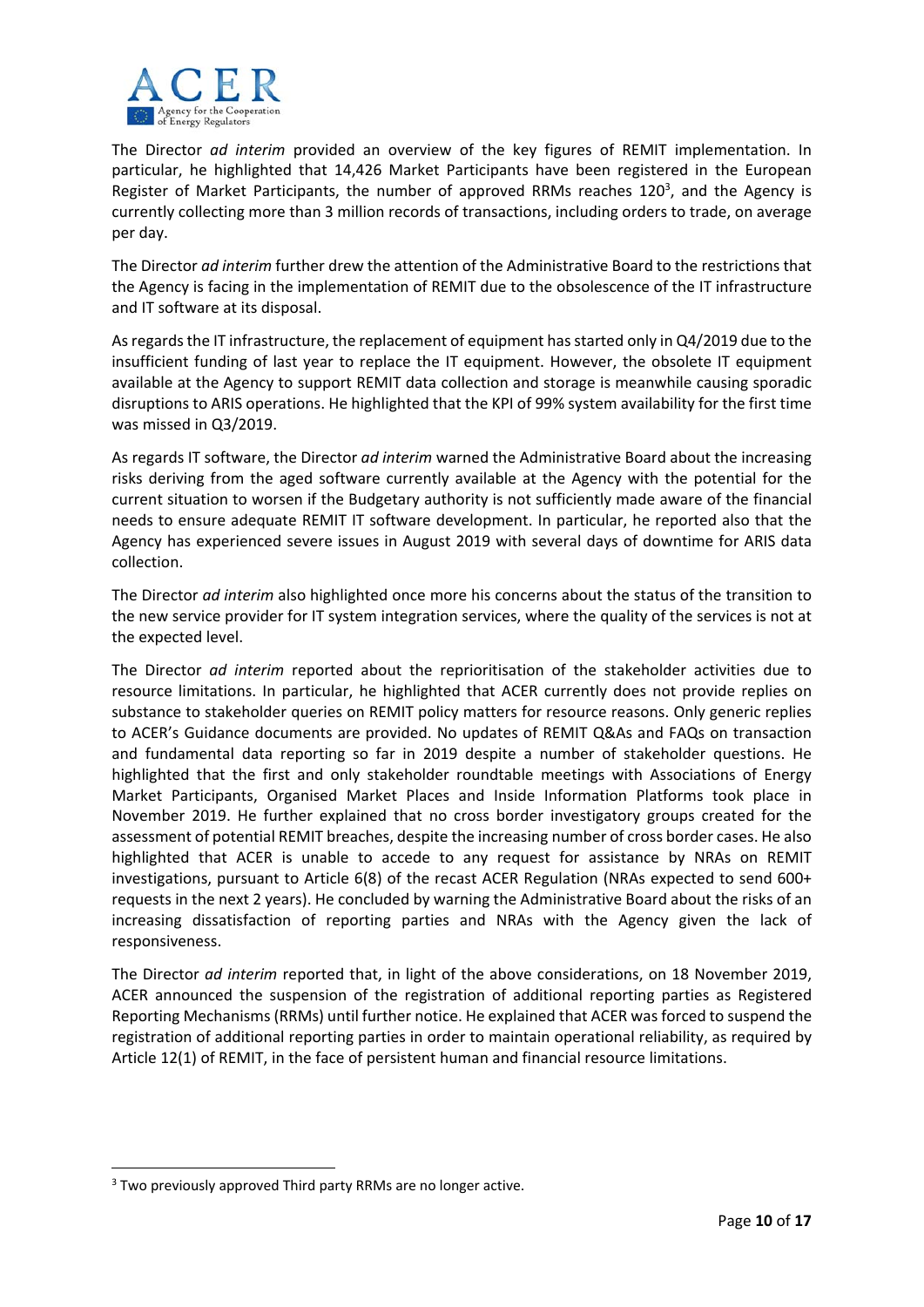

The Director *ad interim* explained that, in any case, ACER has already registered 120 reporting parties as RRMs, which provide ample opportunities for Market Participants to report. There are only 6 Trade Repositories reporting to ESMA in the financial services sector. He explained that the number of RRMs is expected to decrease over the next years.

The Director *ad interim* reported about the budget developments for REMIT. The REMIT IT budget request for 2020 was not satisfied, but limited to EUR 2.8m as confirmed in the DG ENER expert review in 2016. The Agency's arguments that a three-fold increase in the number of reported records of transactions to around 3m records per day due to market developments, requires an increasing REMIT IT budget were ignored. The Agency is currently facing a further increase in data collection due to the successful and wave go-live of XBID on 19 November 2019.

The Director *ad interim* explained that the Agency will reconsider its scope of REMIT IT activities in 2020 to ensure at least basic ongoing operations, but would have to postpone the following and thereby increasing the Agency's risks on operational reliability: i) full implementation of recommendations regarding information security, and ii) any new software development/enhancements of ARIS/CMT, iii) very limited capacity to resolve remaining issues with our systems (e.g. performance, architecture, etc.) that require reworking of certain ARIS components (e.g. data sharing solution with NRAs, national financial regulators and DG COMP).

The Director *ad interim* reported further that the Agency had planned software development activities in 2020, also to implement in ARIS the market design changes due to network codes (e.g. 2nd phase of XBID, unit based bidding), but will not be able to implement any such changes. Risk of REMIT data collection and market monitoring becoming meaningless if not up to date with market design changes and market developments.

Finally, the Director *ad interim* explained the number of transactions and orders reported to ACER has significantly increased over the last two years and will continue to increase in the coming years. This in turn will increase the number of alerts triggered when screening for possible instances of market abuse, which require assessment by ACER surveillance experts to decide whether to share them with NRAs for their investigation and enforcement follow‐up under REMIT. He concluded by warning the Administrative Board that, given the insufficient resources available to ACER, the backlog in the surveillance and coordination activities will continue to increase, even though ACER will further automate surveillance processes where possible. As a result, possible market abuses run the risk to remain undetected to the detriment of EU energy consumers; and market abuse provisions may be inconsistently applied by NRAs which, in turn, may impact the overall effectiveness of the REMIT framework.

## **4.7 Budget Constraints and the entry into force of the Clean Energy Package**

In addition to the considerations reported above at point 4.4, the Director *ad interim* expressed concerns for the lack of alignment of the financial statement of the Agency with its extended mandate by the Clean Energy Package. The Director *ad interim* explained that certain newly attributed tasks require expertise going beyond the current framework of the Agency's activities as for instance the issuing of the opinion on technical guidance for the calculation of CO2 emission limits.

He also drew the attention of the Administrative Board that other newly attributed tasks, such as providing operational assistance to NRAs regarding REMIT investigations, upon NRA request, would require the dedication of a significant amount of human resources, currently not available in the Agency's establishment plan. In this regard, the Director *ad interim* highlighted that on the basis of a recent survey of NRAs, 20 additional FTEs would be needed to accomplish this new task. He explained that those resources were not mirrored in the draft Budget 2020.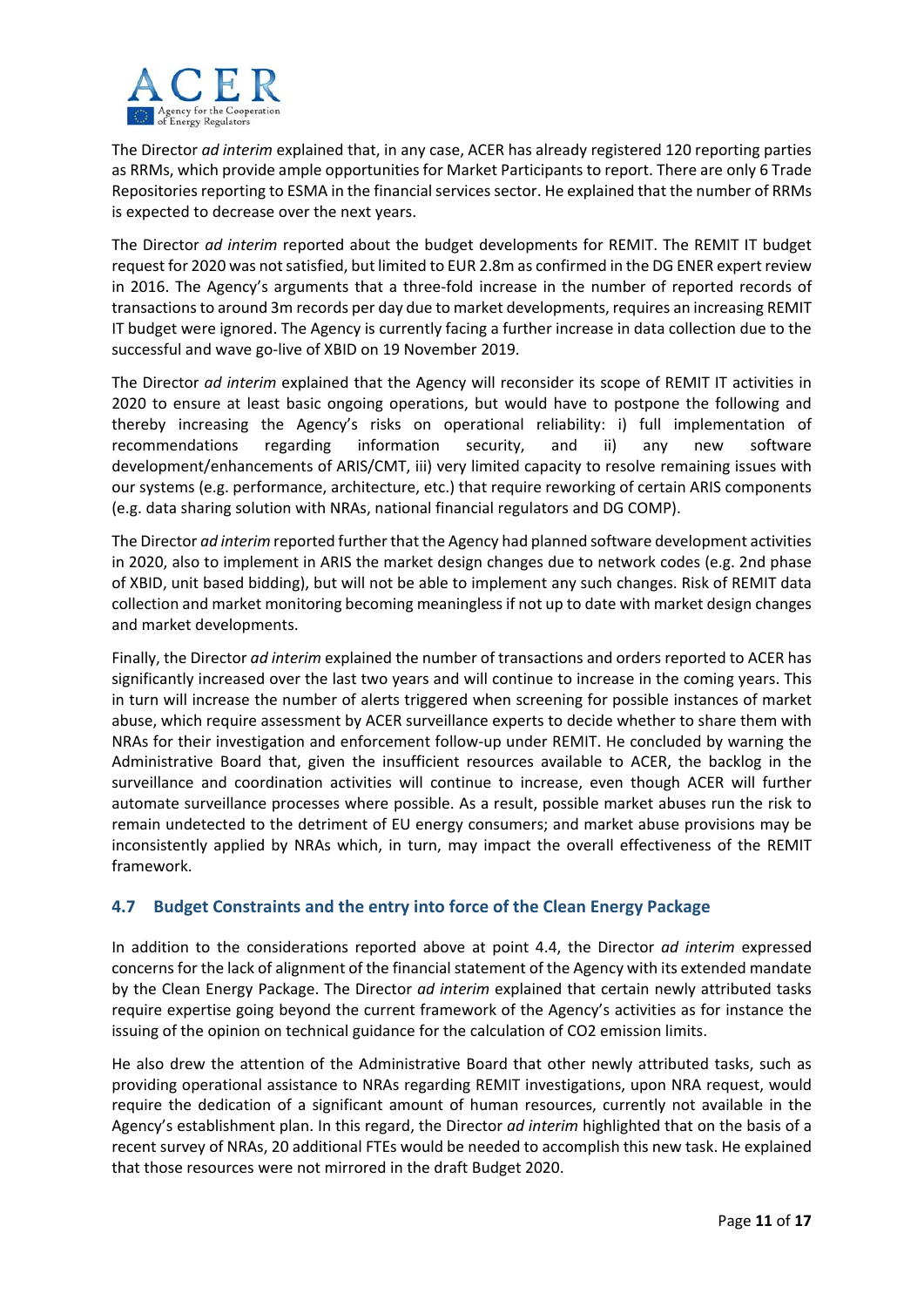

As reported in detail at the 41<sup>st</sup> meeting of the Administrative Board, the Director *ad interim*, further recalled the additional tasks assigned by the Clean Energy Package. He highlighted the large number of deliverables of complex nature to be concluded within the first six months of its entry into force, and recalled that the Agency has not been provided with the necessary human resources to cover its needs in light of the short time‐frame to fulfil its extended legal mandate.

The Director *ad interim* also highlighted that most of the positions related to the Clean Energy Package have been authorised as CAs, rather than TAs, despite the technical complexity of the tasks assigned to the Agency. At the same time, the Director *ad interim* expressed concerns should the possibility for the Agency to raise fees for REMIT be mirrored by a reduction of appropriations deriving from the budget for the Union.

*Conclusion:* (1) The Administrative Board took note of the report and expressed concerns for the lack of sufficient resources to ensure that the Agency meets its mandate.

## **(5)** *Progress Report from the Board of Regulators*

The BoR Chair reported on the recent activities of the Board of Regulators. The BoR Chair highlighted the wish of the NRAs to cooperate closely with the Agency's staff via the working groups to ensure a timely adoption of the necessary decisions.

The BoR Chair reported that the Rules of Procedure of the Agency are subject to a revision clause and it is working on a timeline to ensure a timely revision.

*Conclusion:* The Administrative Board took note of the report of the BoR Chair and invited the BoR and the Director to involve the Administrative Board at an early stage in all dimensions of the recast Agency's Regulation requiring the adoption of decisions by the Administrative Board itself.

## *SECTION III – ITEMS FOR DECISION*

## **(6)** *Appointment of the Chair and Vice‐Chair of the Administrative Board*

The Secretariat recalled that, on 21 January 2020, the term of office of the Chair and Vice‐Chair would have ended. The Administrative Board was, therefore, called to appoint the next Chair and Vice-Chair to ensure business continuity, as the first meeting of Administrative Board in 2020 would have taken place already on 30 January.

By the closing date for nomination, the Secretariat received nominations for Dr Jochen PENKER as Chair and Dr Jurijs SPIRIDONOVS as Vice‐Chair.

The Secretariat further explained the procedure for the appointment of the Chair and Vice-Chair. However, the Administrative Board decided, by unanimity, not to employ the voting by secret ballot.

Dr Jochen PENKER thanked the Administrative Board and expressed its willingness to stand for the Agency's mission towards the completion of the single energy market to the benefit of all European consumers, as the effective and efficient implementation of EU law will help achieving the Union's climate and energy goals. He maintained that the Agency is built on the principles of inclusiveness, independence, solidarity, integrity and sustainability, and he will work to guarantee their full application when ACER performs its mandate, including its recent additional tasks, as assigned by the Clean Energy Package for all Europeans.

*Conclusion:* The Administrative Board, by unanimity, appointed Dr Jochen PENKER and Dr Jurijs SPIRIDONOVS respectively as Chair and Vice‐Chair of the Administrative Board.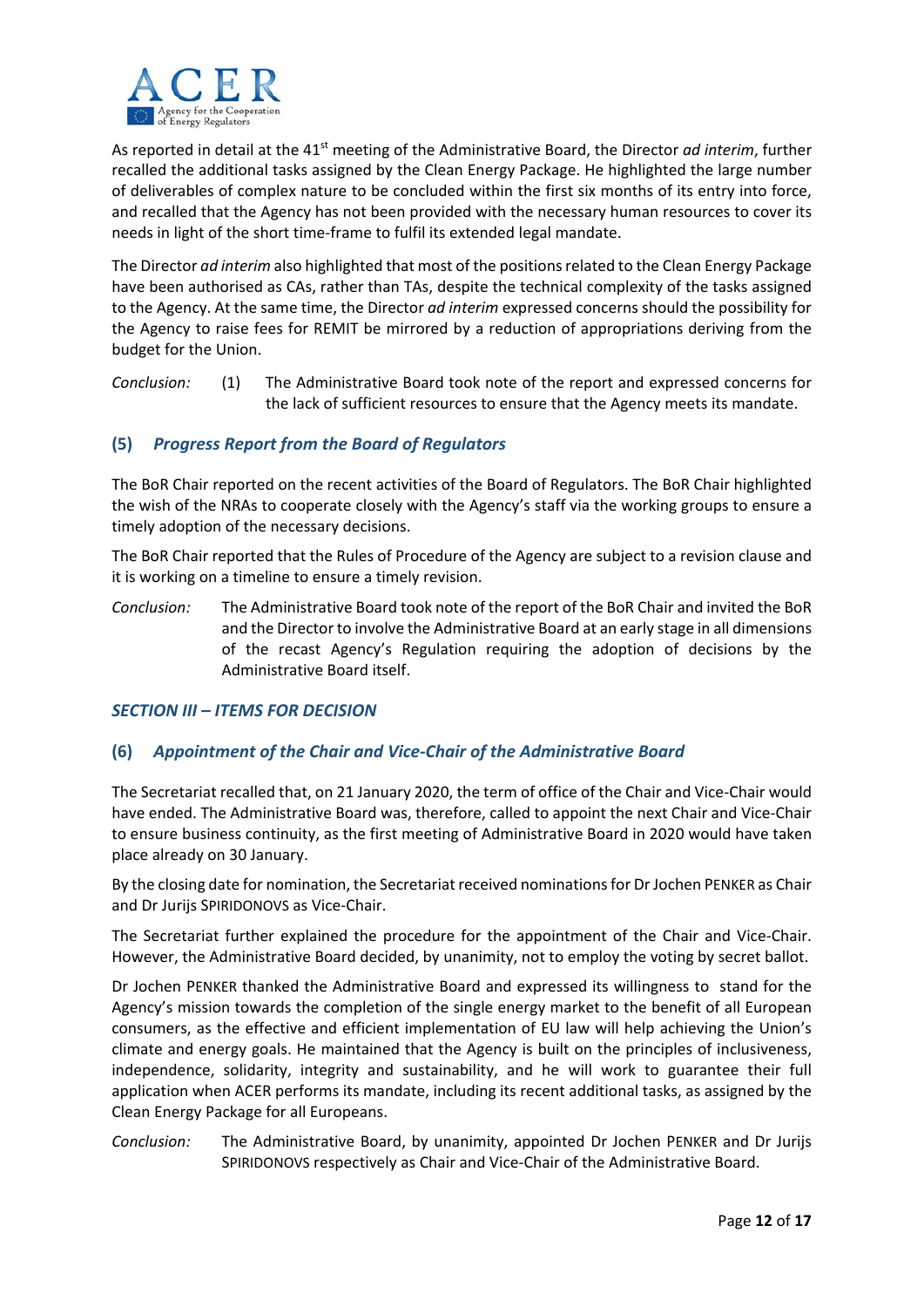

## **(7)** *Decision on the appointment of the Director of the European Agency for the Cooperation of Energy Regulators*

The Chair recalled that, at its  $42<sup>nd</sup>$  meeting of 26 September 2019, following the favourable opinion of the Board of Regulators in accordance with point (c) of Article 22(5) of the Agency's Regulation, the Administrative Board designated Mr Christian Pilgaard ZINGLERSEN as next Director of the Agency.

On 12 November 2019, Mr ZINGLERSEN made a statement before the ITRE Committee of the European Parliament and answered the questions put by its members. Mr ZINGLERSEN also fulfilled the conditions set in the Staff Regulations to be employed as temporary agent.

The Chair therefore explained that pursuant to Article 23(2) of the Agency's Regulation, the Administrative Board was called to appoint Mr ZINGLERSEN as Director of the Agency with effect as of 1 January 2020.

- *Conclusion*: (1) The Administrative Board appointed Mr ZINGLERSEN as Director of the Agency with effect as of 1 January 2020;
	- (2) the Administrative Board authorised the Chair to put in place the necessary administrative arrangements to ensure the entry into service of Mr ZINGLERSEN.

# **(8)** *Staff Regulations Implementing Rules – Request to opt‐out Rules – maximum duration for the recourse to non‐permanent staff in the Commission services*

The Director *ad interim* recalled that, on 30 September 2019, the European Commission informed the Agency of the adoption of Commission Decision C(2019) 2548 of 5 April 2019 amending Commission Decision C(2004)1597/6 of 28 April 2004 on the maximum duration for the recourse to nonpermanent staff in the Commission services.

He further recalled that, according to Article 110(2) of the Staff Regulations, implementing rules shall apply by analogy to agencies nine months after their entry into force at the Commission.

The Director *ad interim* explained that the European Commission gave its ex ante agreement (Model Decision) regarding the non‐application of the aforementioned provision to those Agencies that are based on different staff structure compared to the European Commission.

The Director *ad interim* further explained that the Agency falls in the group of those Agencies with a staff structure not compatible with the European Commission's one. In the Agency the majority of temporary staff other than those referred to in Article 2(a) of the CEOS are those referred to in Article 2(f) of the CEOS and all contract staff are the ones referred to in Article 3(a) of the CEOS.

The Director *ad interim* further explained that, in the Agency, temporary agents referred to in Article 2(a) of the CEOS is exclusively the Director. As regards the majority of temporary staff in the Agency, namely those referred to in Article 2(f) of the CEOS, as well as the unique category of contract staff employed in the Agency, namely those referred to in Article 3(a) of the CEOS, they do not fall under the scope of this Commission Decision. Therefore, this Commission Decision is not adapted to the actual situation of the European Union Agency of the Cooperation of Energy Regulators.

Commission Decision C(2019)2548 did not introduce a modification that could make applicable to the Agency the Decision on the maximum duration for the recourse to non-permanent staff in the Commission services.

The Director *ad interim*, therefore, concluded that it was, therefore, necessary to opt-out from the above mentioned Commission Decision C(2019) 2548 of 5 April 2019.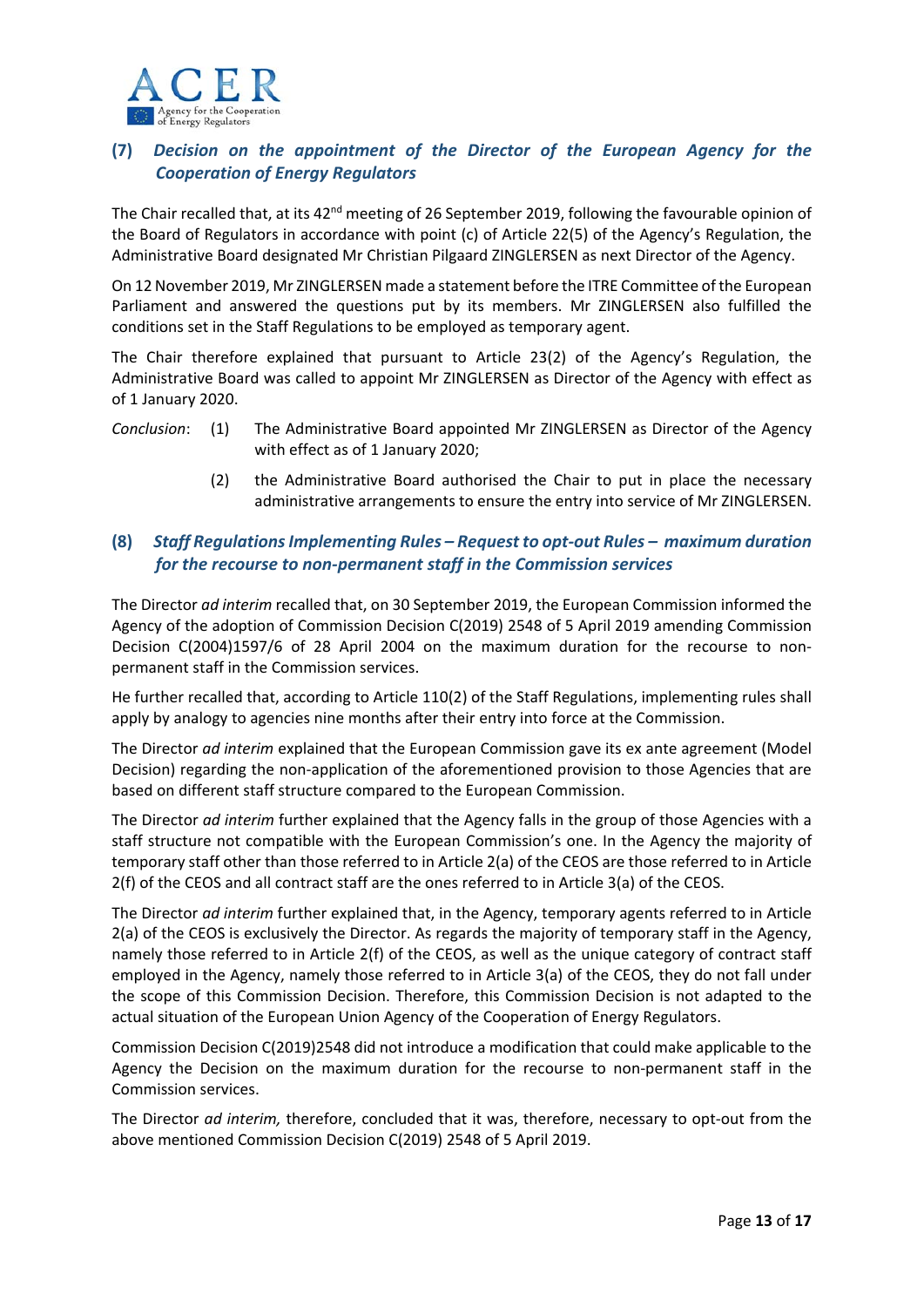

*Conclusion*: After discussion, the Administrative Board adopted, by unanimity, Decision No 19/2019 on the non-application of C(2019) 2548 of 5 April 2019 on the maximum duration for the recourse to non‐permanent staff in the Commission services.

## **(9)** *Decision on the adoption of Budget 2020 and establishment plan*

The Director *ad interim* recalled that, on 22 March 2019, the Administrative Board estimated the revenues and expenditures of the Agency for the Cooperation of Energy Regulators for the financial year 2020 in a total of EUR 20 647 663.

The Director *ad interim* explained that, following the approval of the Budget of the Union for the year 2020, the European Union Agency for the Cooperation of Energy Regulators has been assigned with Union contributions for a total of EUR 16 868 810. In particular, it contains the surplus of the Agency from the year 2019 amounting to 192 025 EUR and the EFTA contribution of 2.45% of the EU subsidy amounting to 398 810 EUR.

The Director *ad interim* clarified that, with regard to the establishment plan of the Agency, the number of posts related to temporary agents is fixed in a total of 71 (seventy‐one), four more compared to the year 2019. In addition, as regards the expenditures related to other agents, the Union contributions allow a total of 33 (thirty-three) Contract Agents, which is 6 (six) Contract Agents more compared to the number of Contract Agents included in the year 2019 (27 Contract Agents).

The Director *ad interim* clarified that the budget assigned to the Agency in 2020 and the number of authorised posts are significantly lower than what the Administrative Board estimated in March 2019. The Work Programme of the Agency for the year 2020 will therefore undergo adjustments to reflect the resources made actually available to the Agency.

*Conclusion:*  After discussion, the Administrative Board adopted, by unanimity, Decision No 20/2019 on the budget and the establishment plan of the Agency for the financial year 2020.

## **(10)** *Decision on the Restriction of Data Subjects' Rights*

The Director *ad interim* recalled that Regulation (EU) 2018/1725 on the protection of natural persons with regard to the processing of personal data by the Union institutions, bodies, offices and agencies and on the free movement of such data replaced Regulation (EC) No 45/2001 on the protection of personal data.

He further explained that, according to the newly established data protection Regulation, the Agency shall i) provide transparent information, communication and modalities for the exercise of the rights of the data subject (such as information about the data that have been collected by data subjects directly or via other means, the purpose of the processing of such data, etc.); ii) ensure the right of access to, rectification of; and erasure of such data; iii) ensure the right to restriction of processing; iv) notify the rectification or erasure of personal data or restriction of processing; v) ensure the right of data portability; vi) communicate the personal data breach to the data subject without undue delay; and vii) protect information transmitted to, stored in, related to, processed by and collected from users' terminal equipment.

He continued by reporting that Pursuant to Article 25(1) of Regulation (EU) 2018/1725, the Agency – as all other European institutions, bodies and agencies – shall adopt internal rules restricting the application of the above mentioned rights and obligations. These rules shall be published in the Official Journal of the European Union.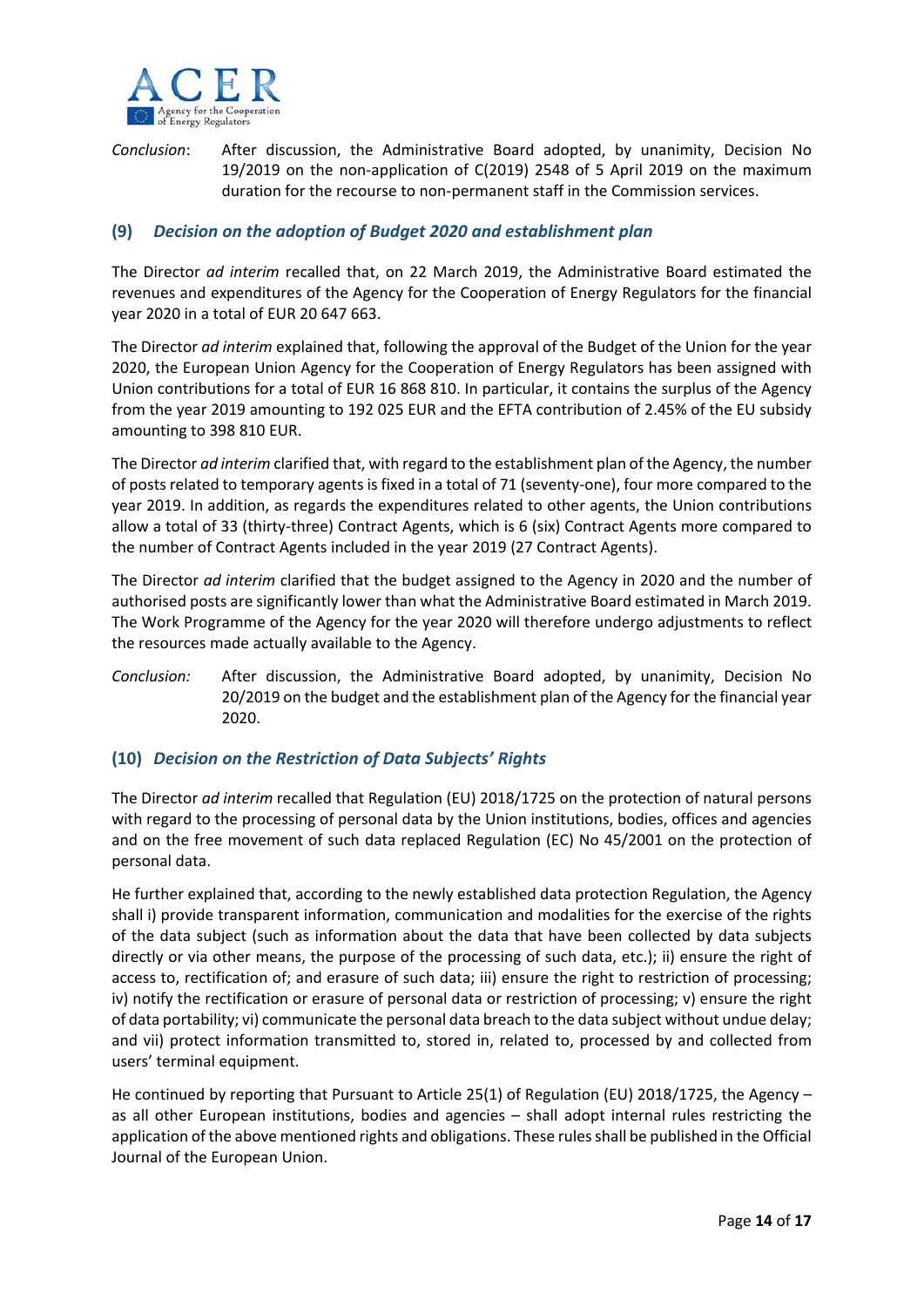

The Director *ad interim*  further explained that the Agency has performed an assessment of the necessity and proportionality of the introduction of restrictions. In particular, within the framework of its administrative functioning, the Agency may conduct administrative inquiries, disciplinary proceedings, carry out preliminary activities related to cases of potential irregularities reported to the European Anti-Fraud Office ('OLAF'), process whistleblowing cases, process (formal and informal) procedures of harassment, process internal and external complaints, conduct internal audits, carry out investigations by the Data Protection Officer in line with Article 45(2) of Regulation (EU) 2018/1725, monitor the wholesale energy markets and coordinate national regulatory authorities' activities on potential breaches of Regulation (EU) No 1227/2011 of the European Parliament and of the Council of 25 October 2011 ('REMIT') and carry out internal information technology (IT) security investigations.

The Director *ad interim* further explained that restrictions, and therefore the introduction of internal rules, should apply to processing operations carried out prior to the opening of the procedures referred to above, during these procedures and during the monitoring of the follow‐up to the outcome of these procedures. It should also apply to assistance and cooperation provided by the Agency to national authorities and international organisations outside of its administrative investigations. In cases where these internal rules apply, the Agency has still to give justifications explaining why the restrictions are strictly necessary and proportionate in a democratic society and respect the essence of the fundamental rights and freedoms. Within this framework, the Agency is bound to respect, to the maximum extent possible, the fundamental rights of the data subjects during the above procedures, in particular, those relating to the right of provision of information, access and rectification, right to erasure, restriction of processing, right of communication of a personal data breach to the data subject or confidentiality of communication as enshrined in Regulation (EU) No 2018/1725.

The Director *ad interim* reported that, on 2 October 2019, the European Data Protection Supervisor ('EDPS') has released its opinion on the draft Agency's Decision under Article 41(2) of Regulation (EU) 2018/1725. The Recommendations contained therein have been duly implemented by the Agency in the draft proposed for adoption.

*Conclusion*: After Discussion, the Administrative Board adopted, by majority voting, Decision No 22/2019 on the internal rules concerning restrictions of certain rights of data subjects in relation to processing of personal data in the framework of the functioning of the Agency.

## *SECTION IV – ITEMS FOR DISCUSSION*

## **(11)** *Programming Document 2020‐2022*

The Director *ad interim* explained that, in line with the requirements of the Agency's recast Founding Regulation, the Administrative Board shall adopt the Programming Document (PD), taking into account the opinion of the Commission, after receipt of a favourable opinion from the Board of Regulators, and after the Director has presented it to the European Parliament. The Administrative Board shall submit the PD to the European Parliament, the Council and the Commission by 31 December.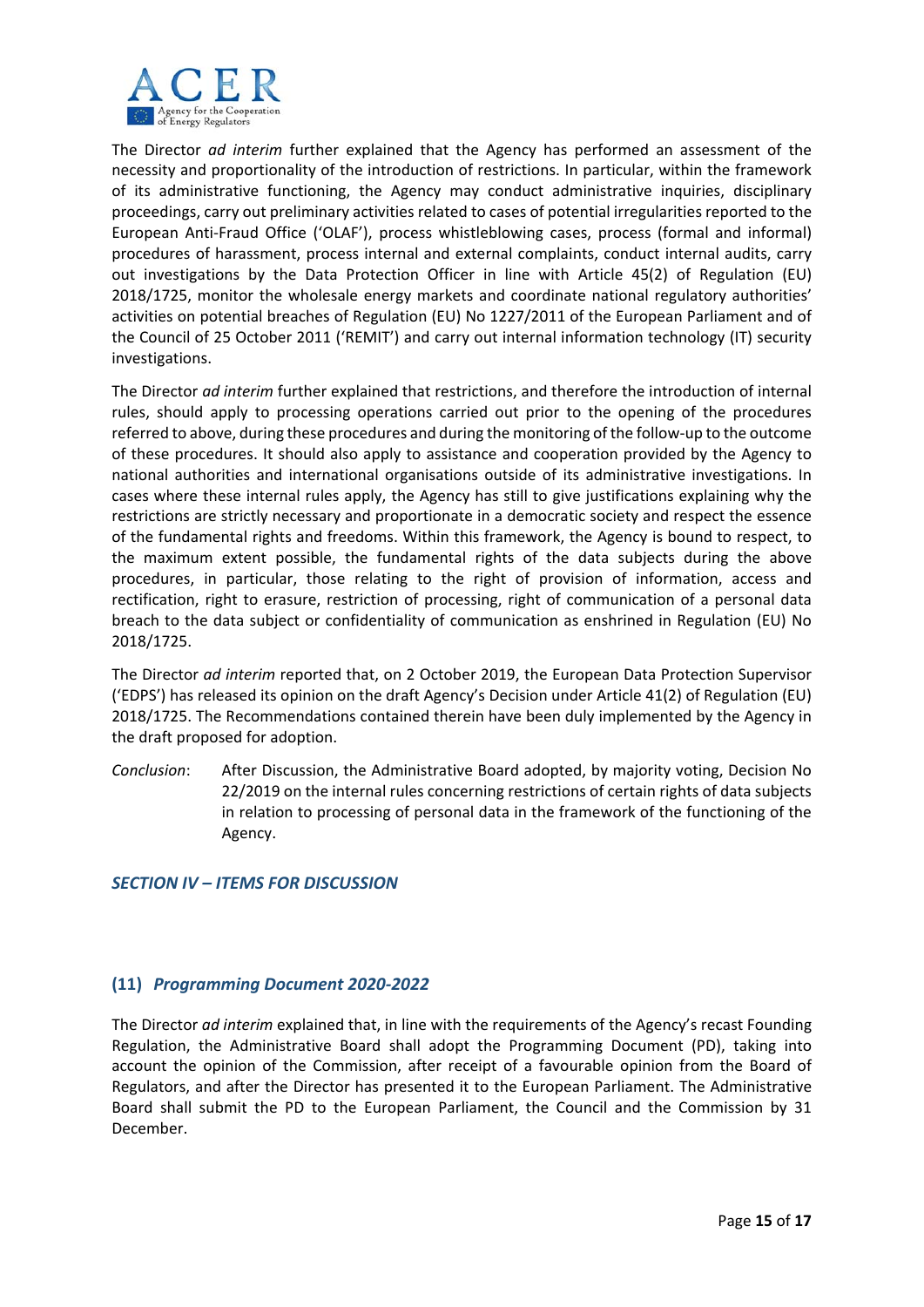

The Director *ad interim* reported that he presented the Draft PD 2020 – 2022 to the ITRE Committee of the European Parliament on 12 November 2019. The Board of Regulators has been called to give its favourable opinion to the document at its meeting on 12 December.

By the date on which the uploading of the documents for the meeting of the Board of Regulators and Administrative Board were due, the Agency had not received the Commission's Opinion. However, the Agency's and the Commission's services have been cooperating to address the Commission's requests.

He concluded by highlighting that, compared to the last version seen by the Board (in January 2019, prior to the draft's submission for the Commission's Opinion), the Agency revised the PD so as to include the tasks allocated to the Agency within the acts of the Clean Energy Package; aligned the tasks and deliverables performed to the resources made available within the adopted 2020 budget; and had taken on board, to the extent possible, the Commission position on the PD 2020 – 2022.

The Director *ad interim* therefore invited the Administrative Board to discuss the Draft PD 2020 ‐ 2022 containing the deliverables/tasks that the Agency is expected to perform in 2020.

- *Conclusion*: (1) After discussion, the Administrative Board declared urgency for the adoption of the programming document 2020‐2022, subject to the absence of amendments needed on the draft submitted for discussion to the Administrative Board;
	- (2) Invited the Agency to prepare a draft action plan on the involvement of the Administrative Board in the budgetary cycle and the MFF.

## **(12)** *Programming Document 2021‐2023*

The Director *ad interim* explained that, In line with the requirements of the Framework Financial Regulation applicable to decentralised agencies, as well as the Agency's Founding Regulation, the Administrative Board must adopt the draft Programming Document (PD) of the Agency after receipt of a favourable opinion of the Board of Regulators, and submit it to the European Parliament Council and to the Commission no later than 31 January.

He continued by recalling that, following the Commission's opinion, due by 1 July 2020, the Board of Regulators will be called to give its favourable opinion to the document and the Administrative Board to adopt it by the end of 2020.

The Director *ad interim* explained that the Agency is currently in the process of preparing its Draft Programming Document 2021 – 2023, including the Work Programme with all the planned operational activities and tasks for 2021. However, the Agency will be headed by a new Director in January 2020, when a number of decisions concerning the Agency's future that are implicit in the PD will have to be taken. As a consequence, the complete draft PD will be submitted to the Board only in January, with the aim of meeting the 31 December deadline. The Director *ad interim* reported that the Agency's services are already in contact with Mr ZINGLERSEN so as to ensure a smoother entry into service.

The detailed Draft PD 2021-2023, containing a breakdown of the requested financial and human resources, and including all the sections and annexes foreseen in the PD template as laid down in the Communication from the Commission on the guidelines for programming document for decentralised agencies, will be submitted for the BoR's favourable opinion and for the AB's adoption in January.

The Administrative Board invited the Agency's services to integrate the draft programming document with a forward on decarbonisation and the Green Deal so as to i) align the Agency's activities with the